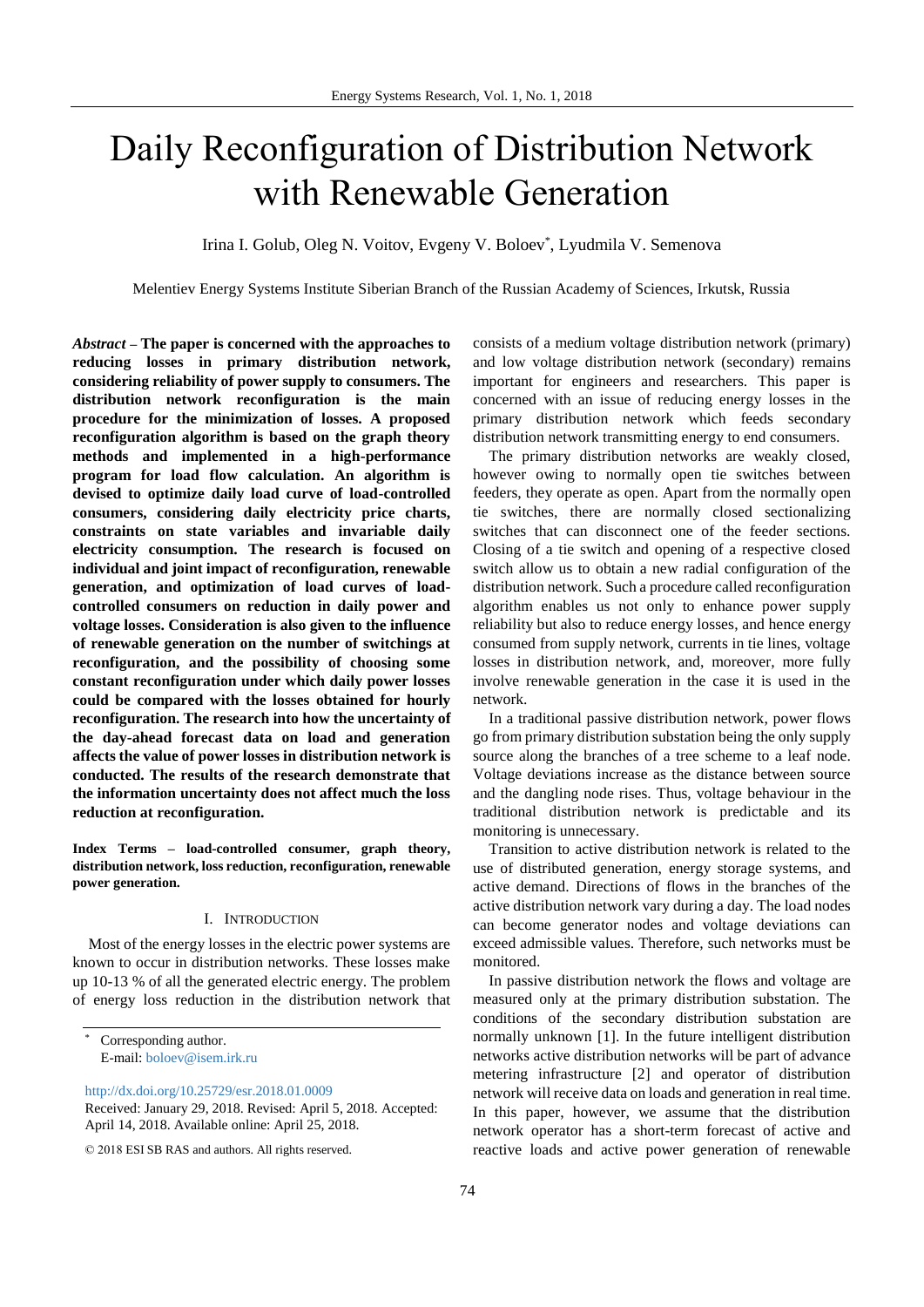I. Golub et. al [Energy Systems Research,](http://esrj.ru/) Vol. 1, No. 1, 2018

energy sources represented by wind turbines and photovoltaics. Daily load curves and generation schedules of renewable energy sources are taken from the research [3] which is also devoted to the problem of energy loss reduction under hourly reconfiguration of distribution network. Energy losses per hour are numerically equal to average power losses during an hour. Therefore, in an analysis of losses for a concrete hour we will consider power or energy losses.

Since the forecasts of loads and generations contain errors, the most pressing problems are the assessment of an impact of forecast errors on the errors in energy losses in the distribution network under its daily reconfiguration, and the assessment of reconfiguration justifiability under uncertain initial information.

In our research reconfiguration is considered as the main tool of reducing power losses in the distribution network. A great many algorithms for solving this problem are presented in publications. According to [4], they include the algorithms of mixed integer and nonlinear programming, and heuristic methods such as Genetic Algorithms, Artificial Neural Networks, Ant Colony, Harmony Search, and Tabu Search. The other algorithms involve linear load flow to calculate losses at network reconfiguration, because nonlinear load flow is considered to be time-consuming. In [4], the authors solve the problem of distribution network reconfiguration by applying both the algorithms for the construction of a maximum spanning tree and the simplified approaches to specification of currents and power losses. It is probably this simplification that did not allow the researchers to find better solutions, which were obtained with the help of other algorithms, for example, in [5].

The proposed reconfiguration algorithm is based on the methods known in the theory of graphs and intended for the construction of a maximum spanning tree [6] and determination of branches of independent loops by their chords [7]. These methods are included in the high-speed program of steady state calculation, which is the main advantage of the proposed algorithm compared to the reconfiguration algorithm in [4]. The main stages of the algorithm that does not take into consideration the presence of several generation sources in the distribution network are presented in Section 2 of this paper.

Section 3 is focused on the study of the impact of renewable generation and/or reconfiguration on losses. The impact of renewable generation on the number of switchings at reconfiguration is studied, and the possibility of determining a scheme of switchings providing the minimum daily losses within the entire range of variations in nodal power is demonstrated. The assessment of losses was illustrated along with the expected characteristic of voltage, whose deviations decline with reduction in losses. Moreover, the impact of renewable generation and reconfiguration on the currents in distribution network is analysed.

Section 4 is concerned with another possibility of reducing losses of energy and currents in tie lines. This is regulation of hourly energy consumption by load-controlled consumers, which leads to a change in the daily load curve. An overview of the methods for active demand control is presented in [8]. The authors of [8] solve this problem by the linear programming method.

In Section 5, the linear analytical method of probabilistic load flow is applied to assess the impact of uncertainty of the day-ahead forecast of loads and generation on energy losses caused by the distribution network reconfiguration. In [9], the authors study the impact of uncertainty of the initial information on reconfiguration losses by using the probabilistic load flow based on the point method.

#### II. RECONFIGURATION ALGORITHM

Power losses in a closed network are normally lower than in an open network [10]. This condition is not met in the event of circulating and interchange currents in the loop. The circulating currents are caused by phase-shifting devices in the loop, and the interchange currents are caused by several supply sources. Nevertheless, in the case of reconfiguration, it is necessary, where possible, to make power losses in the open network close to the losses in the closed network.

This condition can be met by the construction of a spanning tree with the minimum sum of power losses in its chords in the closed network. Such a criterion however may prove unacceptable, if resistance in the branch with high current virtually equals zero. Therefore, the criterion of the minimum sum of absolute values of currents in chords is more reliable. The maximum spanning tree with the minimum currents in chords can be constructed by the known method of the theory of graphs [6]. In this method, the network graph branches are arranged in a descending (variant I) or ascending (variant II) order of absolute values of currents in them [11]. In a cycle, depending on the number of branches, the branches, in which either one or both nodes are not yet included in the tree, are successively connected to the spanning tree. In the event that both nodes of the branch enter the tree, such a branch is called a chord. The algorithm divides all the branches of the network graph into the branches of the spanning tree and the chords.

To determine branches of each independent loop by its chords, we construct a submatrix of a block of trees of the second incidence matrix [7]

$$
N_t = M_{ch}^T \left( M_t^T \right)^{-1} . \tag{1}
$$

This matrix contains the number of rows equal to the number of chords and the number of columns equal to the number of tree branches, where  $M_t$  and  $M_{ch}$  are submatrices of the first incidence matrix, that correspond to the branches of the tree and chords. Expression (1) serves as a basis for the topological algorithms used to construct the first incidence matrix  $(M_t^T)^{-1}$  inverse to the block of trees and the second incidence matrix  $N_t$ .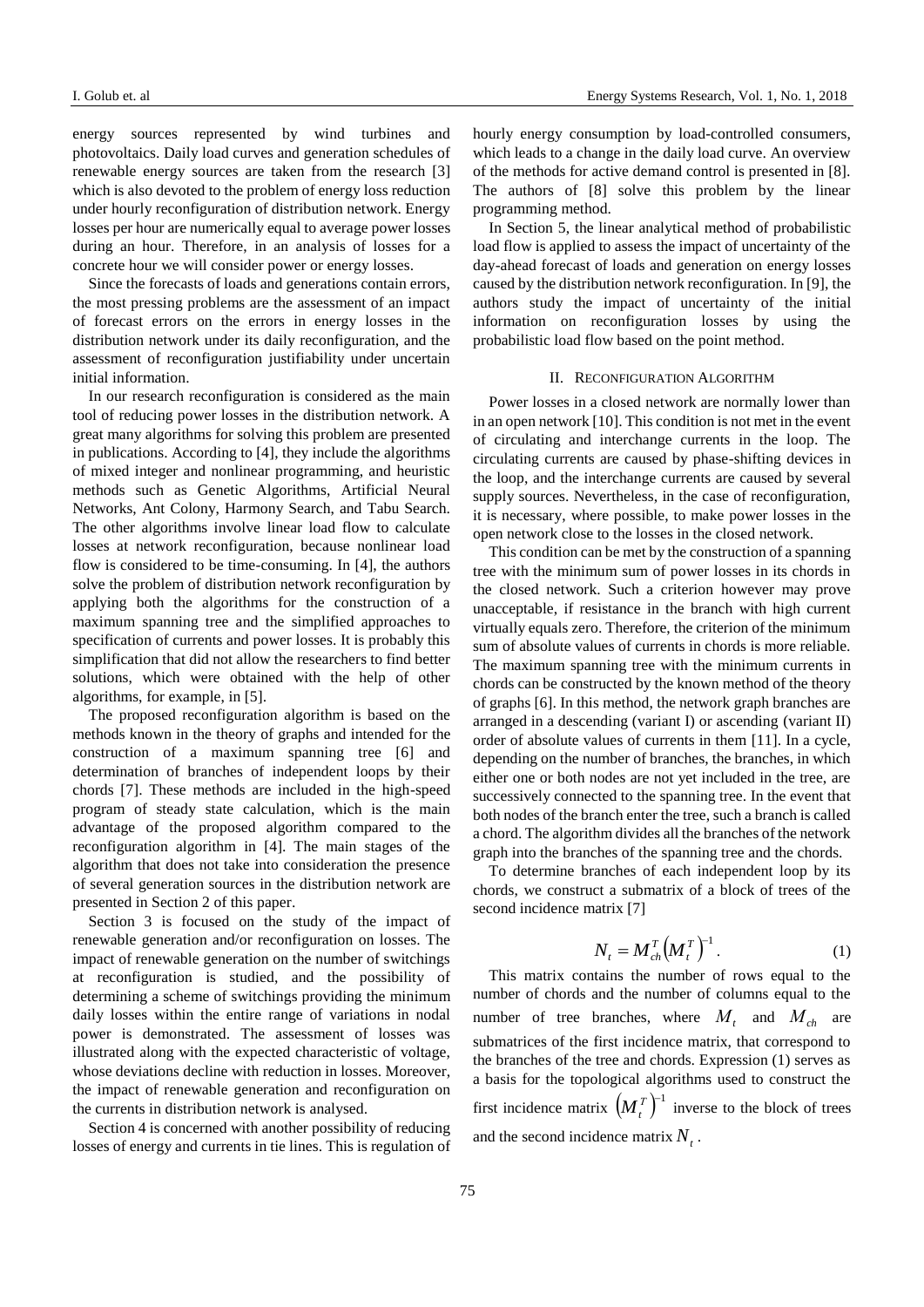The algorithm consists of two steps. In the first step, we determine the composition of disconnected chords. In the beginning, all the switches are closed. Then, the load flow is calculated in the number of iterations equal to the number of independent loops in the graph of the distribution network, and a chord with the minimum current to be open is determined.

In the second step, we check the possibility of reducing power losses by replacing the chords opened in the first step by the branches of the spanning tree in a loop connected to the chord. For each of the chords considered in the first step we do the following: close the next chord; identify the branches of the loop connected to it; calculate the load flow; mark the nodes to the left and to the right of the chord nodes that have the degree above two; simulate a successive disconnection of branches situated between such nodes, with calculation of load flow and determination of total losses; open the previous or new chord that corresponds to the minimum total losses. If the loop does not have nodes with the degree above 2, then the disconnection of all branches of the loop is simulated. It is recommended to repeat the second step of the algorithm once again.

Efficiency of the proposed algorithm for distribution network reconfiguration is confirmed by the example of the test 119-node distribution network, Fig. 1 [5]. The test scheme includes 15 tie switches. With the closed tie switches in the test scheme the power losses in it amount to 819.67 kW, at the open tie switches they increase to 1298.5 kW.

Figure 2 presents the curves that illustrate changing power losses in the test network*.* Comparison of the results reveals that the composition of chords coincides with the composition in [2], allowing the maximum reduction of network losses from 1298.5 kW at the open tie switches to 870.12 kW. The algorithm is shown to be successfully applied to reduce power losses at each hour of the daily load curve.

## III. HOURLY RECONFIGURATION OF DISTRIBUTION **NETWORK**

Power losses under optimal configuration, which were taken for some conditions, will not be optimal in the entire range of variation in the nodal powers. This means that reconfiguration should follow changes in loads and generation. We will illustrate the efficiency of applying the proposed algorithm of distribution network reconfiguration to reduce losses at each hour of a daily load curve and generation.

The algorithm performance and subsequent analysis of factors that have an effect on the losses are illustrated by a 33-node scheme [12] (Fig. 3), including 37 sectionalizing switches and 5 tie switches. Daily curve of an hourly variation in active, Fig. 4a, and reactive power loads at nodes 1-33 and variations in active power generated by renewable energy sources at nodes 6,9,13, 32, Fig. 4b, are taken from [3].

Figures 5 a, b demonstrate the performance of the



Figure 1. Initial spanning tree of a 119-node distribution network. The lines with the tie switches are shown by dotted lines.



Figure 2. Change in the power losses in the test network scheme on Fig.1, for (I variant) of the RC algorithm in: а- first, b- second stages (0-initial composition of chords, 1- chords obtained after the first stage; replacement of chords in the second stage is shown above the curves b).



Figure 3. Scheme of a 33-node distribution network. The lines with the tie switches are shown by dotted lines.



Figure 4. Variation in active power of loads at the nodes of distribution network, Fig.1 (a) and active power of renewable energy sources (b) during a day.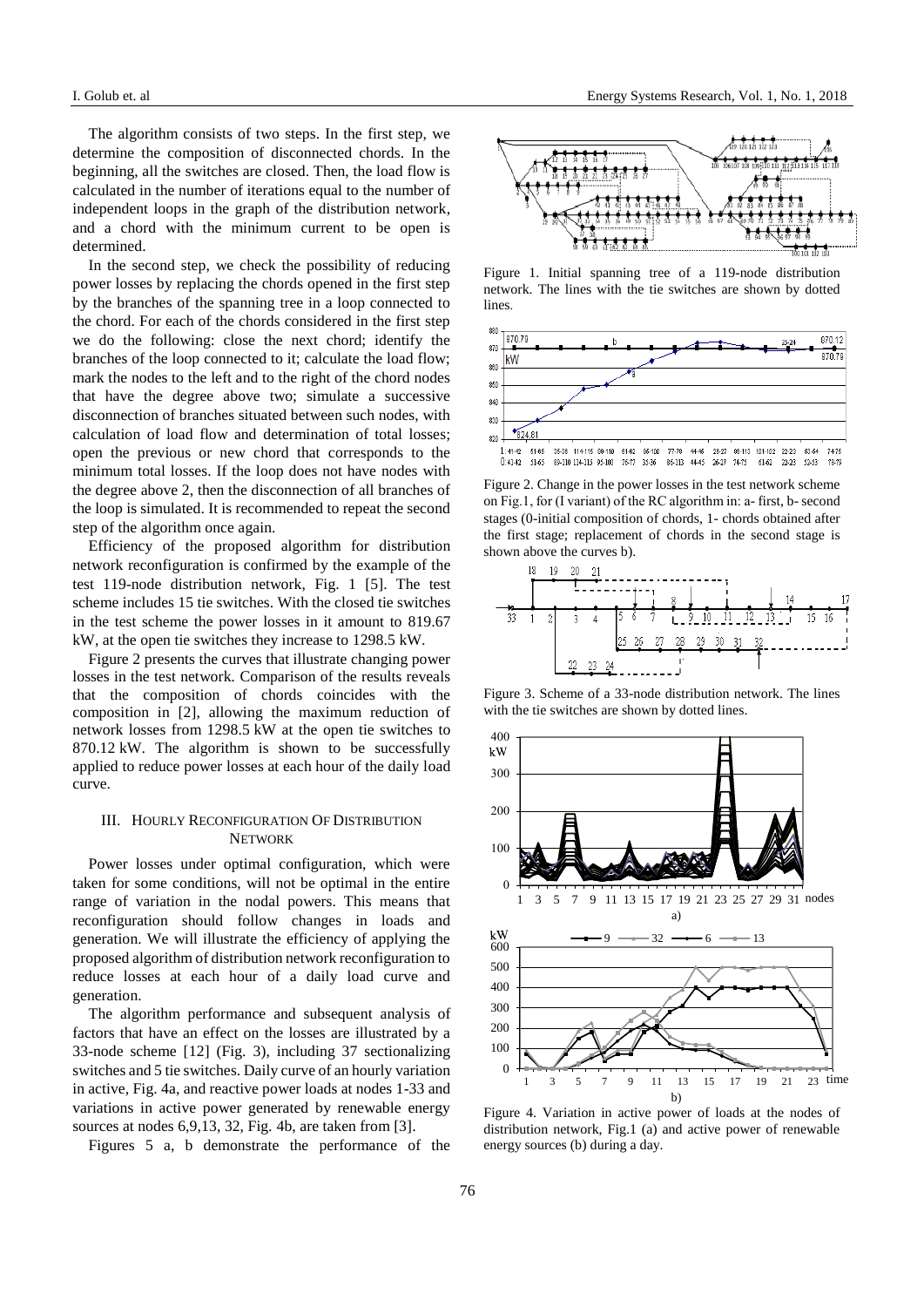

Figure 5. Change in power losses at reconfiguration of a test network (Fig.3), without (a) and with (b) renewable generation, 0 – an initial composition of chords, arranged in a descending order of currents in them;  $1$  – chords obtained after the first step (1); 2 – chords obtained after the second step (2).



Figure 6. A change in the daily (1) and hourly (2) power losses in distribution network with and without reconfiguration and presence of renewable energy sources, a – without renewable generation and without reconfiguration, a1 – without renewable generation and with reconfiguration, b –with renewable generation and without reconfiguration, b1 – with renewable generation and with reconfiguration.

reconfiguration algorithm for a test network for loads and generation at hour 11. A reduction in the losses for the option with renewable generation after opening three tie lines in the first step is caused by the interchange currents.

Figure 6 presents the values of daily energy losses and curves of variation in hourly energy losses in a distribution network with and without reconfiguration and renewable energy sources.

Comparison of the losses made it possible to draw the following conclusions:

 Renewable generation has a greater effect on losses than network reconfiguration. The daily power losses make up 829.37 kWh and 1055.95 kWh, respectively;

 Simultaneous use of renewable generation and reconfiguration provides more than a two-fold reduction in losses equal to 636.98 kWh compared to the losses in the distribution network without renewable generation and reconfiguration, 1513.97 kWh;

 The involvement of renewable energy generation leads not only to a change in power flows in lines, but also to a change in their directions, and as a result, to an increase in the total number of switchings at daily reconfiguration. Their number without renewable energy sources is 16 and with renewable energy sources – 76.

A great number of switchings can lead to a switching cost commensurate with or exceeding the cost of reducing energy losses at reconfiguration. Figure 7 illustrates the possibility of selecting a constant distribution network configuration ensuring the minimum daily energy losses.

Figure 7 shows the values of daily losses under constant distribution network configuration coinciding with each of the hourly configurations obtained for it with and without renewable energy generation in the network. In the former case, such losses are compared with daily energy losses in the network without renewable generation but with reconfiguration, that are equal to 1055.95 kWh, and in the latter case, they are compared with the losses in the network



Figure 7. Comparison of daily power losses at constant configuration of distribution network without renewable generation – a, and with renewable generation – b, with daily losses obtained for optimal reconfiguration without renewable generation  $- c$  and with renewable generation – d.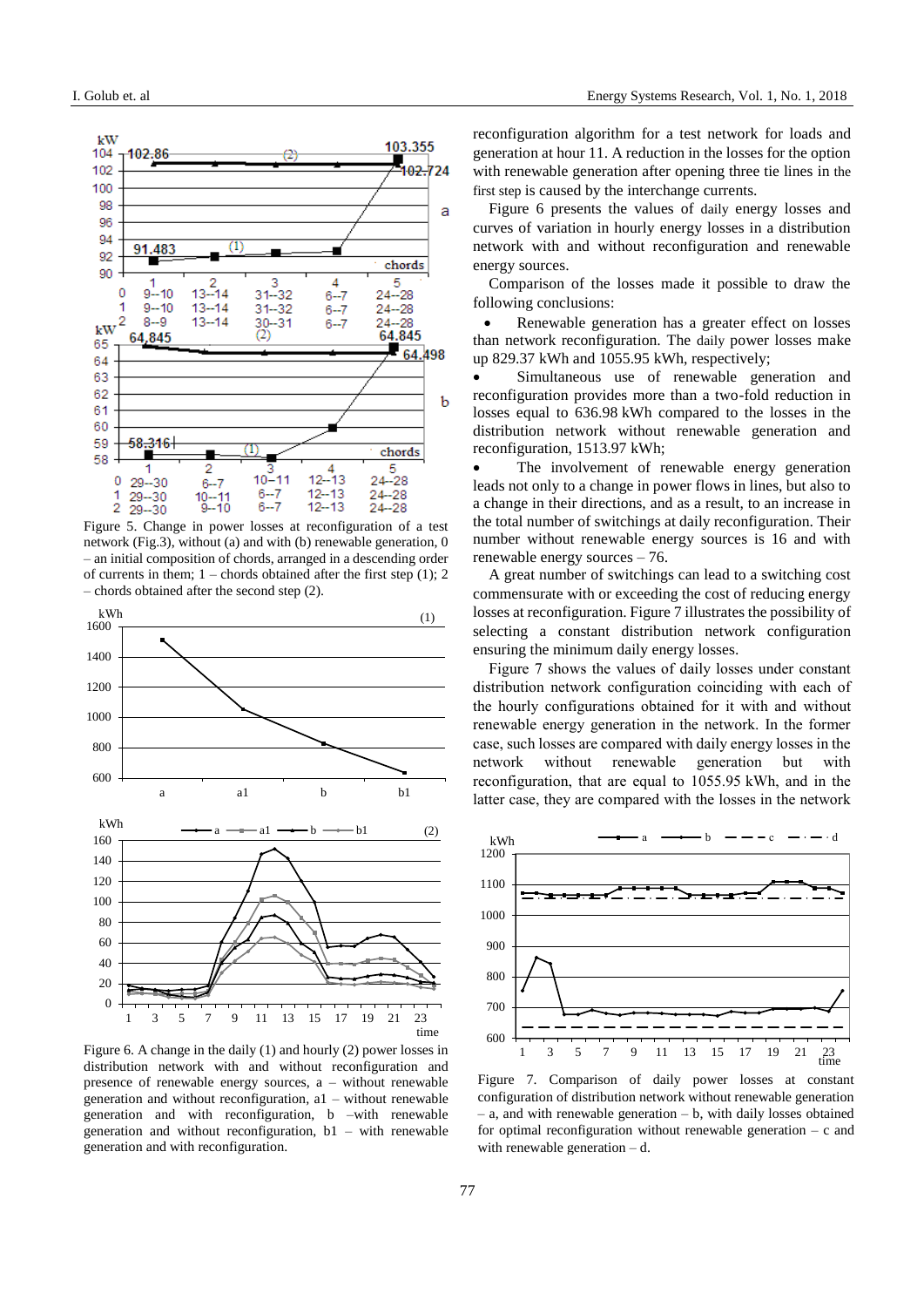with renewable generation and with reconfiguration, that are equal to 636.9 kWh.



Figure 8. An increase in energy of renewable generation sources by  $10\% - 50\% - a$ , energy losses in distribution network without – b and with reconfiguration – c, a decrease in energy supplied to the distribution network

Comparison of daily losses shows that under constant configuration of distribution network with renewable generation that corresponds to hour 15, losses (673.6 kWh) will be higher than the optimal losses (636.9 kWh) by 36.7 kWh. Thus, a loss reduction by 36.7 kWh required 76 switchings. In the case study without renewable generation, the minimum losses under constant daily configuration coinciding for hours 3-7 and 13-16 differ from the losses under optimal configuration only by 10.5 kWh and require 16 switchings. The examples are indicative of the need to assess the cost-effectiveness of reconfiguration, which can be obtained by comparing the costs of switching and reduction in power purchase costs at loss reduction.

Figure 8 shows that with an increase in the energy received by distribution network from renewable generation sources by 10-50% in comparison with the initial values, the difference between losses in distribution network with and



Figure 9. Hourly variations in voltage at nodes and current in branches of the test network with and without reconfiguration and renewable generation, Uа, Ia − (voltage and current) without renewable generation and reconfiguration, Ub, Ib – without renewable generation and with reconfiguration, Ua1, Ia1 – with renewable generation and without reconfiguration, Ub1, Ib1− with renewable generation and with reconfiguration.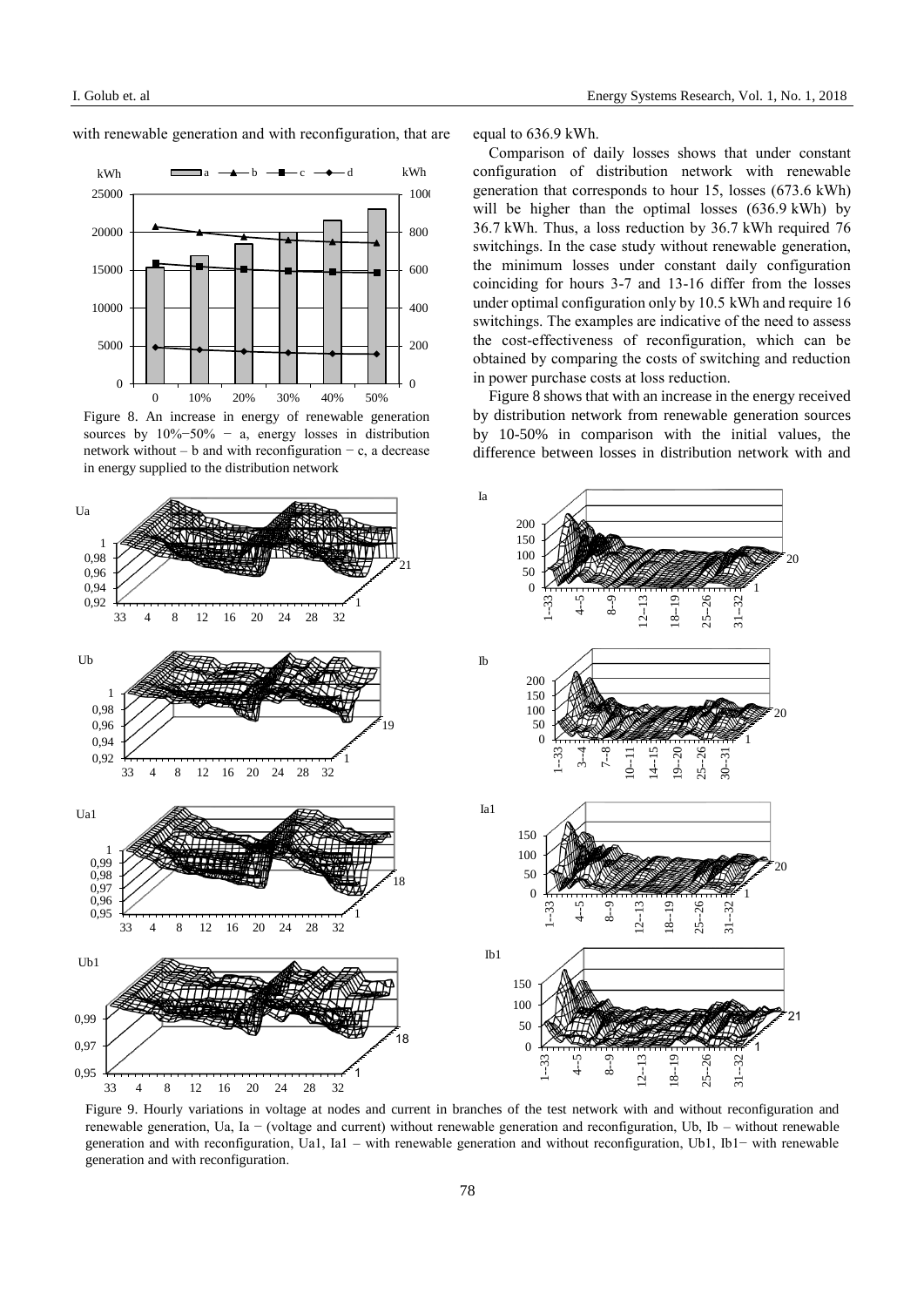

Figure 10. Minimum 1 and average 2 voltage (U), average 1 and maximum 2 currents (I) in tie lines, a – without renewable generation and without reconfiguration, b - without renewable generation and with reconfiguration, a1− with renewable generation and without reconfiguration, b1- with renewable generation and with reconfiguration.



Figure 11. Active power flows from network and renewable generation sources to the load nodes.

without reconfiguration is equal to the reduction in the energy coming to distribution network from the high-voltage network.

The savings in the purchase of additional energy can be used to offset the switching cost.

Hourly reconfiguration and involvement of renewable generation in the distribution network have a positive effect on both the reduction in losses and the decrease in the deviations in voltage and currents in the distribution network branches.

Figure 9 demonstrates the plots characterizing hourly variations in voltage at nodes and currents in branches of the test network with and without reconfiguration and renewable generation.

Their analysis made it possible to make the following conclusions, with their numerical confirmation demonstrated in Fig.10:

 Reconfiguration leads to a reduction in medium and maximum currents of feeders and fosters an increase in the number of nodes with high voltage.

 Renewable generation has a stronger effect on the reduction in average current and increase in voltage than reconfiguration. This is caused first of all by the fact that the distance of power transmission from source to load is educed. Figure 11 shows a scheme with disconnected tie switches with power flows going from the network and renewable generation sources.

The maximum reduction in current and increase in the minimum voltage are achieved when both renewable generation and changes in the distribution network topology by reconfiguration together affect the operation.

## IV. ALGORITHM FOR OPTIMIZATION OF DAILY LOAD **CURVES**

Optimization of daily load curves of load-controlled consumers is an additional effective way to minimize losses and reduce currents in distribution network. The problem of linear programming with constraints is applied to minimize the cost of electricity purchased at prices varying during the day

$$
min \sum_{t=1}^{n_t} \sum_{i=1}^{n_p} c_t P_i^t \tag{2}
$$

where  $n_t$  – the number of hourly intervals during the day;

 $n_p$  – number of load-controlled consumers;  $c_t$  – power price at hour *t*;  $P_i^t$  – load of the *i*-th load-controlled consumer at hour *t*.

The constraints for each time interval include: equations of total balances of active and reactive power under constant power factor; equations of invariability of daily power consumption by each load-controlled consumer; and inequalities, determining feasible ranges of variation in power of load-controlled consumers and a slack node.

All the necessary information for solving problem (2) that lies in the determination of optimal hourly values of powers  $P_i^t$  of the load-controlled consumer, is determined by calculating feasible load flow [13].

The repeated calculation of a feasible load flow is also made after solving problem (2). This is necessary for both the assessment of feasibility of all variables obtained after optimization of load curves and the assessment of an impact the optimization has on the reduction in daily energy losses. In the event that the constraints on the state variables in interval  $t_k$  are not met the upper  $P_i^{t_k}$  or lower

 $P_i^{t_k}$  constraints on load  $P_i^{t_k}$  are corrected:

$$
\overline{P_i^{t_k}} = P_i^{t_k} + s_d^{t_k} \Big( P_{i^*}^{t_k} - P_i^{t_k} \Big), \text{ if } P_{i^*}^{t_k} > P_i^{t_k};
$$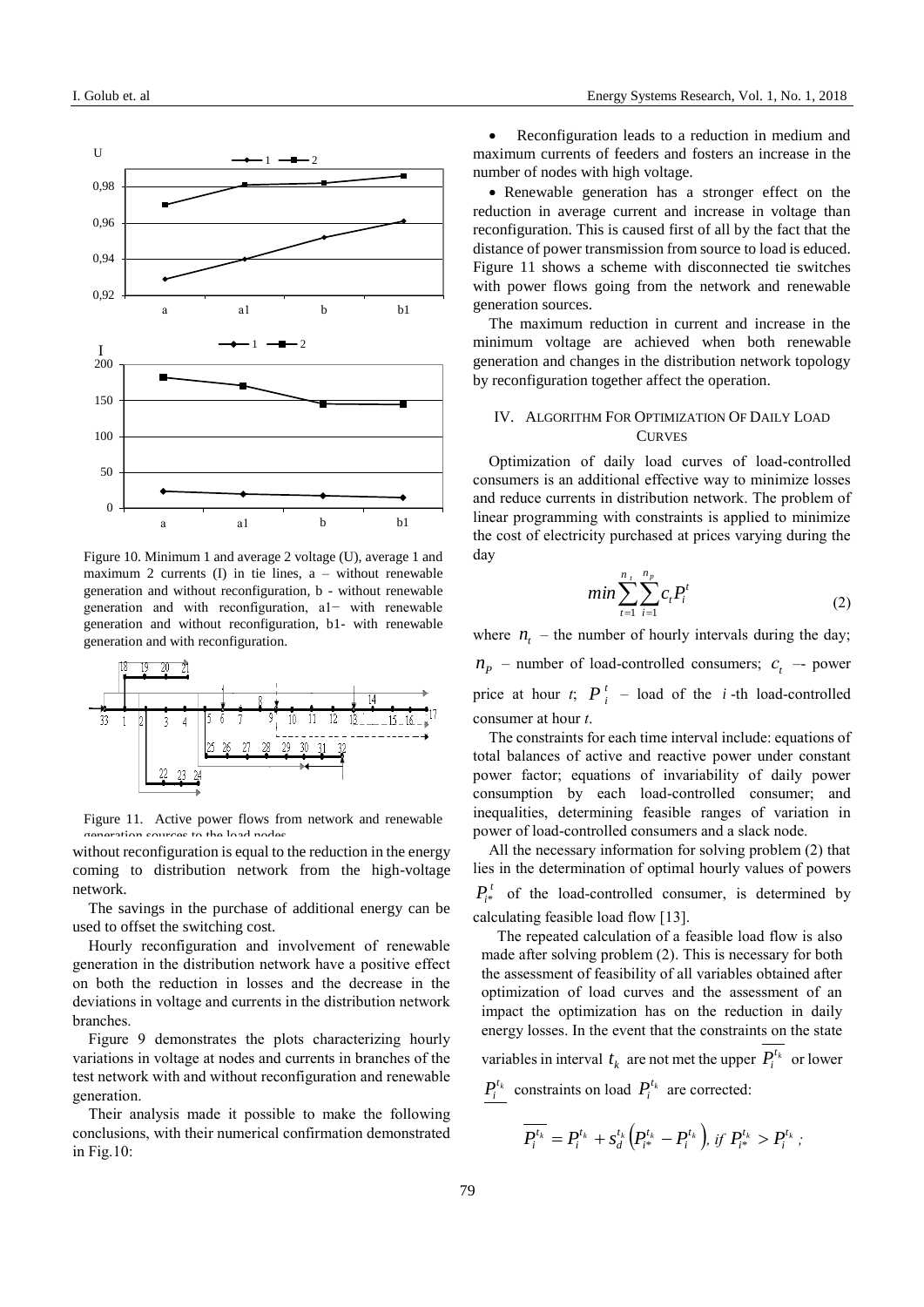

Figure 12. A cost saving on energy (1) in p.u. and change in the daily load curves of load-controlled consumers (2) at nodes 23, 24 under a feasible reduction in the maximum load at hours 8 - 17 of the day by 6% - b, 14% - c), 18% - d) and 26% - e) compared to the initial load curve a).



Figure 13. Values of daily energy losses without load-controlled consumers (black) and with load-controlled consumer (grey) with a feasible reduction in their maximum power by 26% (1) and values in hourly energy losses in the distribution network with load-controlled consumer  $(2)$  a – without renewable generation and without reconfiguration, a1 – without renewable generation and with reconfiguration, b – with renewable generation and without reconfiguration, b1 – with renewable generation and with reconfiguration.

$$
\underline{P_i^{t_k}} = P_i^{t_k} + s_d^{t_k} \Big( P_{i^*}^{t_k} - P_i^{t_k} \Big), \text{ if } P_{i^*}^{t_k} < P_i^{t_k},
$$

where  $s_d^{t_k} > 0$  $s_d^{t_k} > 0$  – maximum feasible step of a variation in loads of load-controlled consumer in the direction of vector whose *i*–th component equals  $\left( P_{i*}^{t_k} - P_i^{t_k} \right)$ .  $P_{i^*}^{t_k} - P_i^{t_k}$ ). After the limiting values in the intervals with unmet constraints are adjusted, problem (2) is solved again.

Figure 12 shows the saving costs of energy purchase at the prices varying during the day and variations in the daily load curves of load-controlled consumers at nodes 23 and 24 of a test network with the maximum total daily energy consumption equal to 10844.4 kWh.

The range of a feasible reduction in power of a loadcontrolled consumer from hour 8 to hour 17 is set equal to from 6 % to 26 %.

Figure 13 presents daily and hourly energy losses that make it possible to assess the contribution of the 26% reduction in maximum loads of the load-controlled consumer to the losses: in the distribution network without renewable generation (without reconfiguration and with reconfiguration), with renewable generation (with and without reconfiguration).

 $P_1^{x_i} = P_i^{x_i} + s_A^{x_i} (P_i^{x_k} - P_i^{x_k})$ ,<br>
where  $s_A^{x_i} > 0$  – maximum feasible<br>
loads of load-controlled consumer in<br>
whose *i*-th component equals  $(P_i^{x_i} - P_i^{x_i})$ ,<br>
where  $s_A^{x_i} > 0$  – maximum feasible<br>
maximum and the int Comparison of the results demonstrates that load-controlled consumers have a lesser impact on the losses than renewable generation and reconfiguration. The daily losses equal to 613.91 kWh obtained by simultaneously using reconfiguration, renewable generation and load-controlled consumers are only by 23.07 kWh lower than the losses under the joint use of renewable generation and reconfiguration. The influence of load-controlled consumers on voltage losses in distribution network was also little. The introduction of load-controlled consumers in the cases with renewable generation without reconfiguration and renewable generation with reconfiguration reduced maximum currents in the distribution network from 145.34 A to 134.78 A and from 144.275 A to 133.716 A, respectively.

## V. ASSESSMENT OF THE INFLUENCE OF THE UNCERTAINTY IF LOAD AND GENERATION DATA

The mathematical mean of power losses is known to increase with a rise in the uncertainty of nodal power data [13]. The question arises if the errors of determining hourly energy losses caused by the errors in the load and generation forecasts are commensurate with the payoff from the expected decline in losses under reconfiguration of the distribution network.

To answer this question we first determined optimal switchings and hourly and daily energy losses corresponding to them for the forecast values of nodal powers for each hour of a daily load curve and renewable generation. Then, the data on hourly loads, generation and hourly configuration of the distribution network were used to calculate the probabilistic load flow, which involved the determination of the standard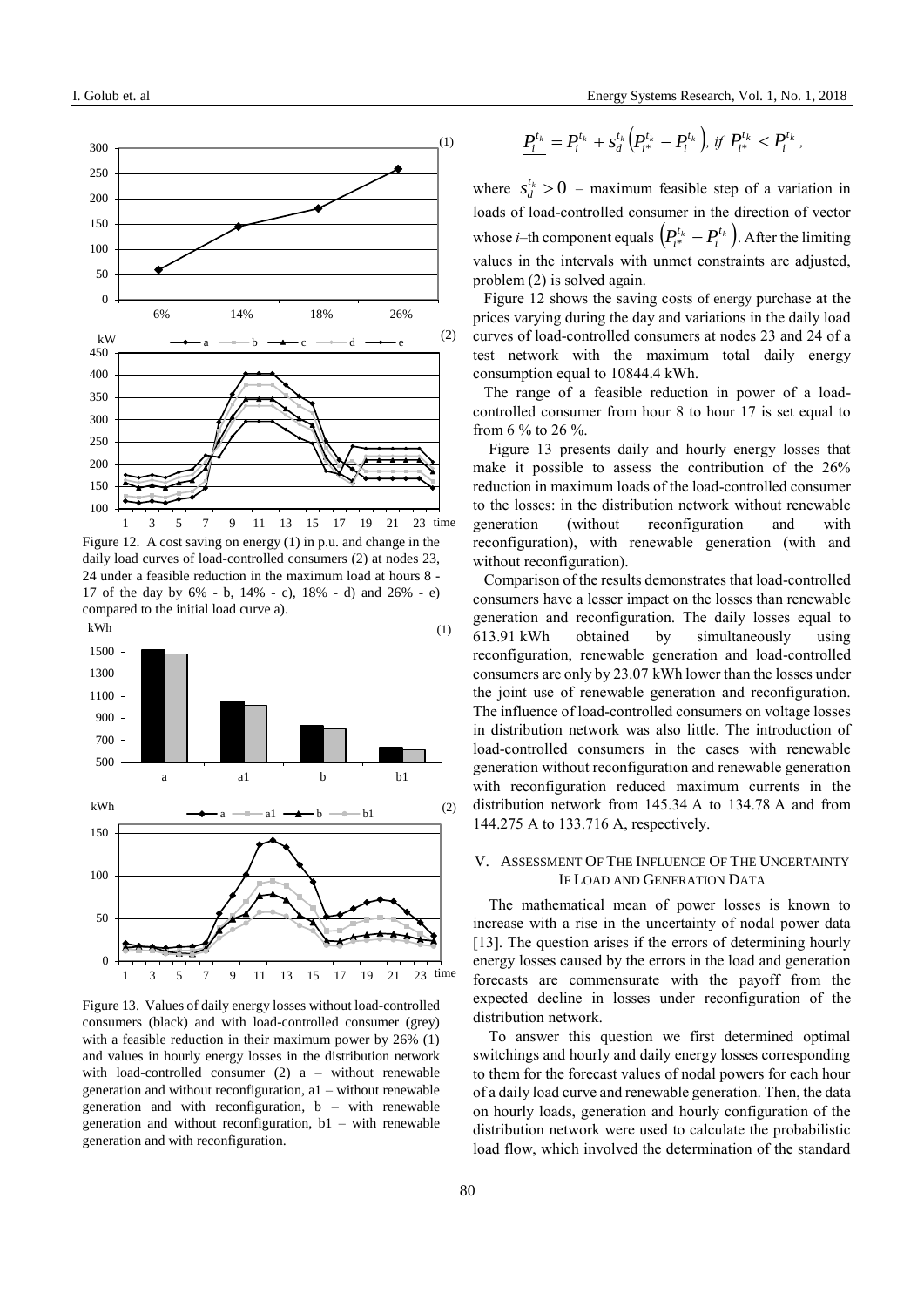

Figure 14. Standard deviation of hourly energy losses for the scheme with renewable generation and with reconfiguration (1), and without renewable generation and with reconfiguration (2)**.**



Figure 15. Errors in the determination of hourly energy losses for the scheme with renewable generation and with reconfiguration (1), and without renewable generation and with reconfiguration (2).

deviations of hourly energy losses.

The standard deviations of loads and generation of renewable generation necessary for probabilistic load flow were determined by using an inverse function of errors for a specified error of load and generation data, equal to 5%, 10%, 15%, 20% of their forecast values representing mathematical means.

The inverse function of errors enables the determination of standard deviations  $\sigma_x$  of normally distributed random variable *x*, by a specified value of interval  $\Delta \varepsilon_x$ , in which this variable will be with a set probability  $p$ , which in our case is equal to 0.95,

$$
\sigma_{x_{p=0.95}} = \Delta \varepsilon_{x} / (\sqrt{2} \text{erfin} \nu(p)) = \Delta \varepsilon_{x} / 1.96
$$

The probabilistic load flow was calculated by linear analytical method of moments. According to this method the mathematical means and covariances of nodal power at the point of solution to the nonlinear systems of steady state equations are used to calculate mathematical means and covariances of absolute values and phases of voltage, power flows and losses [14].

Interval  $\Delta \varepsilon_x$  of a potential change in any of the indicated variables  $x$ , including that of energy losses, was determined by their standard deviations  $\Delta \varepsilon_x = \sqrt{2erfinv(p)}\sigma_x$ . An interval of a potential variation in the random value as a percentage of mathematical mean  $\mu$ <sub>x</sub> was determined as

$$
\Delta \varepsilon_x\% = \sqrt{2erfinv(p)}\sigma_x \cdot 100\% / \mu_x.
$$

Figure 14 demonstrates standard deviations of hourly energy losses for distribution network with reconfiguration (with and without renewable generation). The deviations show that the hourly deviations of energy losses in both cases do not exceed 2 kWh. At the same time the hourly errors of determining energy losses, i.e. intervals of deviation of hourly



Figure 16. Standard deviations (a, a1) (kWh) and errors (b, b1) (%) of daily energy losses for the network with renewable generation and with reconfiguration (a, b), without renewable generation and with reconfiguration (a1, b1).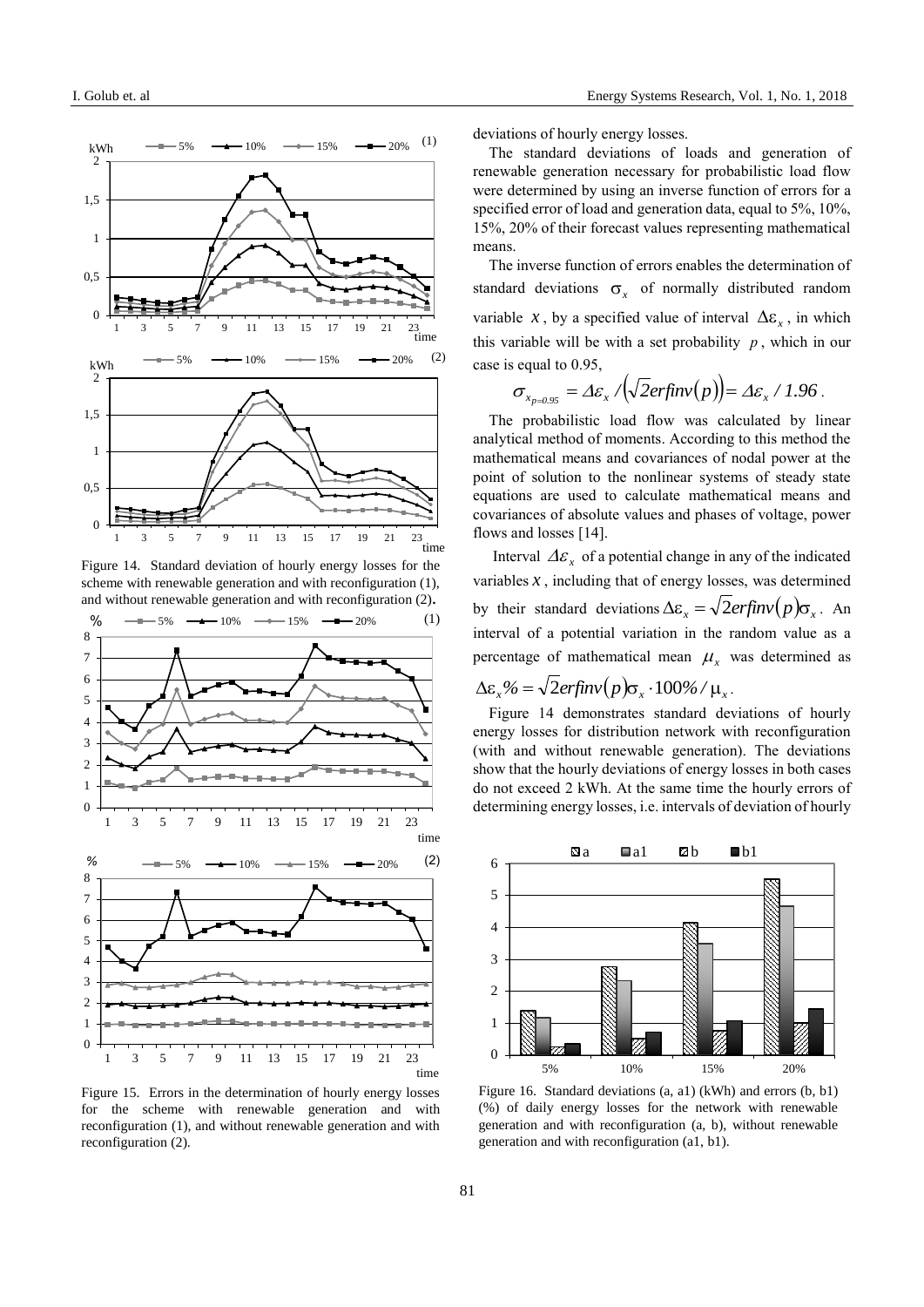energy losses from their mathematical means (Fig.15), for a 20% error of the nodal power forecast do not exceed 8%.

Figure 16 demonstrates that with the maximum forecast error, the standard deviations and errors of daily energy losses do not exceed 6 kWh and 1.5% of the mathematical mean of losses.

The presented results confirm that with an increase in uncertainty of data on nodal power, hourly and daily energy losses rise, which cannot serve as grounds for the rejection of the reconfiguration aimed at reducing losses in the network.

## VI. CONCLUSIONS

1. A topological algorithm for distribution network reconfiguration is generated to reduce power losses, and its possible application to the hourly network reconfiguration is demonstrated for the case of available renewable energy sources in the distribution network.

2. An algorithm is suggested to optimize daily load curve of a load-controlled consumer by the criterion of minimization of energy purchase costs, which also makes it possible to reduce the losses in distribution network.

3. The paper is focused on the study of the influence of renewable energy sources, hourly reconfiguration, optimization of load curve of load-controlled consumers, and their joint use on the daily energy losses.

4. The possibility of choosing an invariable distribution network configuration that provides the daily energy losses comparable with the losses determined at the hourly reconfiguration of distribution network is demonstrated.

5. The numerical results confirmed the effectiveness of the proposed algorithms.

6. The study shows that the errors in the calculation of losses rise with an increase in the errors of the nodal power forecast, but they do not have a decisive influence on the reduction in reconfiguration losses.

## ACKNOWLEDGMENTS

The work is done in the framework of the project III.17.4.2. program of fundamental research SB RAS, registration number AAAA-A17-117030310438-1.

#### **REFERENCES**

- [1] O.N. Voitov, I.I. Golub, L.V. Semenova, "The algorithm of energy losses determination in electric network", *Elektrichestvo*, **N**o. 9, pp. 38–45, Sep. 2010 (in Russian).
- [2] M. Emmanuel, R. Rayudu, "Communication technologies for smart grid applications: A survey", [J.](http://download.dblp.org/db/journals/jnca/jnca74.html#EmmanuelR16)  *[Network and Computer Applications](http://download.dblp.org/db/journals/jnca/jnca74.html#EmmanuelR16)*, vol. 74, pp. 133– 148, 2016, DOI: 10.1016/j.jnca.2016.08.012.
- [3] M.R. Dorostkar-Ghamsari, M. Fotuhi-Firuzabad, M. Lehtonen, A. Safdarian, ["Value of distribution](javascript:void(0))  [network reconfiguration in presence of renewable](javascript:void(0))  [energy resources"](javascript:void(0)), *IEEE Trans. on Power Systems*, vol.

31, pp. 1879 – 1888, Аug. 2016, DOI: [10.1109/TPWRS.2015.2457954.](https://doi.org/10.1109/TPWRS.2015.2457954)

- [4] H.Ahmadi, J.R. Marti, "Minimum-loss network reconfiguration: A minimum spanning tree problem", *[Sustainable Energy, Grids and Networks](http://www.sciencedirect.com/science/journal/23524677)*, vol. 1, pp. 1– 9, Mar. 2015, 10.1016/j.segan.2014.10.001.
- [5] D. Zhang, Z. Zhang, I. Fu, "An improved TS algorithm for loss-minimum reconfiguration in large-scale distribution systems", *Electr. Power Sys. Res*., vol. 77, pp. 685-694, Apr. 2007, [10.1016/j.epsr.2006.06.005.](https://doi.org/10.1016/j.epsr.2006.06.005)
- [6] E. Mainika, *Opimization algotithms for networks and graphs*, New York, NY, USA: Marcel Dekker, Inc, 1978 (in Russian).
- [7] N.A. Melnikov, "The matrix method for analysis of electric circuits", Moskow, Russian: Energiya, 1972 (in Russian).
- [8] M. Behrangrad, ["A review of demand side management](https://www.sciencedirect.com/science/article/pii/S1364032115001860)  [business models in the electricity market"](https://www.sciencedirect.com/science/article/pii/S1364032115001860), *Renew. Sustain. Energy Rev*., vol. 47, pp. 270–283, Jul. 2015, 10.1016/j.rser.2015.03.033.
- [9] C.L. Su, "Stochastic Evaluation of Voltages in Distribution Networks with Distributed Generation Using Detailed Distribution Operation Models", *IEEE Transactions on Power Systems*, vol. 25, no. 2, pp. 786- 795, May 2010, 10.1109/TPWRS.2009.2034968.
- [10] A.A. Glazunov, Electric networks and systems, Moskow, Russian: Gosenergoizdat, 1960 (in Russian).
- [11] I.I. Golub, O.N. Voitov, E.V. Boloev, L.V. Semenova, "Method of distribution network reconfiguration at daily operation scheduling", *Akta Energetica*, vol. 31, pp. 57–62, June 2015, DOI: 10.12736/issn.2300- 3022.2017205.
- [12] M.E. Baran, F.F. Wu, "Network reconfiguration in distribution systems for loss reduction and load balancing", *IEEE Transactions on Power Delivery*, vol. 4, no. 2, pp. 1401-1407, Apr. 1989, DOI: 10.1109/61.25627.
- [13] N.A. Murashko, Y.A. Okhorzin, L.A. Krumm, *Analysis and control of steady states of electric power systems*, Novosibirsk, Russian: Nauka, 1987 (in Russian).
- [14] V.Z. Manusov, A.V. Mogilenko, "Methods of energy losses estimation under uncertainty", *Elektrichestvo*, no. 3, pp. 2–8, Mar. 2003 (in Russian).



**Golub I.I.** Professor, Doctor of Technical Sciences. She has been a Leading Researcher at Melentiev Energy Systems Institute SB RAS. She graduated from Moscow Power Institute as electrical engineer. Her scientific interests are connected with power system state analysis.